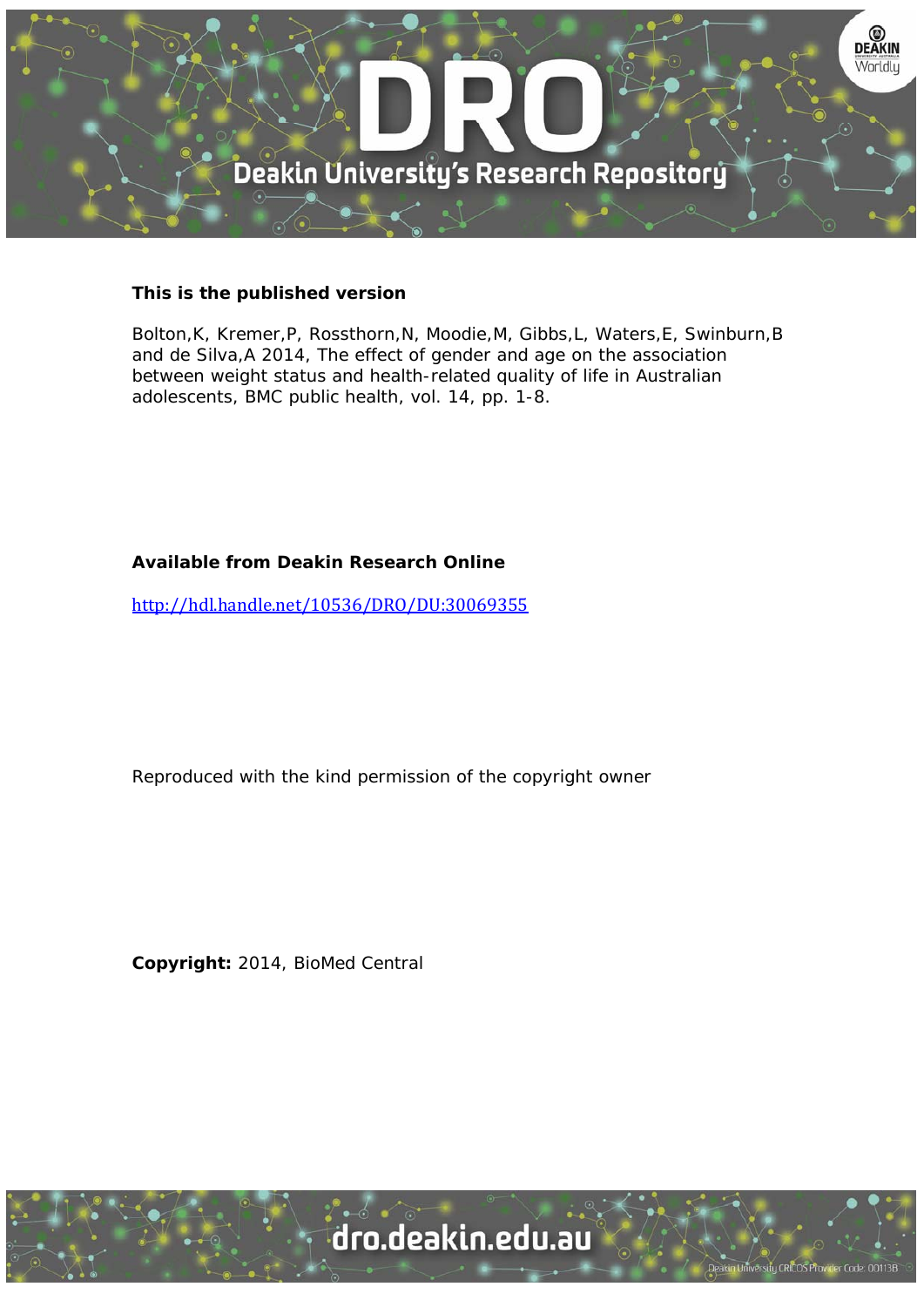# **RESEARCH ARTICLE Example 2018 12:00 Department of the Contract Open Access**

![](_page_1_Picture_2.jpeg)

# The effect of gender and age on the association between weight status and health-related quality of life in Australian adolescents

Kristy Bolton<sup>1\*</sup>, Peter Kremer<sup>2</sup>, Naomi Rossthorn<sup>3</sup>, Marj Moodie<sup>4</sup>, Lisa Gibbs<sup>5</sup>, Elizabeth Waters<sup>5</sup> , Boyd Swinburn<sup>1,6</sup> and Andrea de Silva<sup>7,8</sup>

# Abstract

Background: Evidence suggests an inverse relationship between excess weight and health-related quality of life (HRQoL) in children and adolescents, however little is known about whether this association is moderated by variables such as gender and age. This study aimed to investigate these relationships.

Methods: Participants were secondary school students (818 females, 52% and 765 males, 48%) from 23 secondary schools in Victoria, Australia. Age ranged from 11.0 to 19.6 years (mean age 14.5 years). The adolescent version of the Assessment of Quality of Life (AQoL) Instrument (AQoL-6D) which is a self-reported measure of adolescent quality of life was administered and anthropometric measures (height and weight) were taken. Assessment of weight status was categorized using the Body Mass Index (BMI).

Results: HRQoL was associated with gender and age, but not weight status or socio-economic status; with males and younger adolescents having higher HRQoL scores than their female and older adolescent counterparts (both p < 0.05). There was also a significant interaction of weight status by gender whereby overweight females had poorer HRQoL (-.06 units) relative to healthy weight females ( $p < 0.05$ ).

Conclusions: This study contributes to the evidence base around factors associated with adolescent HRQoL and reveals that gender and age are important correlates of HRQoL in an Australian adolescent population. This knowledge is critical to inform the design of health promotion initiatives so they can be tailored to be gender- and age-specific.

**Trial registration:** Australian Clinical Trials Registration Number [12609000892213](https://www.anzctr.org.au/Trial/Registration/TrialReview.aspx?id=320698).

Keywords: Health-related quality of life, Weight status, Age, Gender, Adolescents, Obesity

# Background

Obesity is a major health concern. Globally, it has been estimated that 10% of children and adolescents aged five to 17 years old are overweight and, of these, two to three per cent are obese [\[1\]](#page-7-0). The most recent data in Australia (2011-2012) revealed the prevalence of overweight and obesity in Australian adults has increased to 63.4% (35.0% overweight, 28.3% obese), and children aged 5-17 years to 25.3% (17.7% overweight, 7.6% obese) [\[2\]](#page-7-0). The health implications of obesity include the development of heart disease, cardiovascular disease, hypertension,

type 2 diabetes and musculoskeletal problems due to the mechanical stress on the body [[3-5\]](#page-7-0).

Obesity contributes to the global burden of chronic disease and disability and has been found to be associated with social, economic and cultural factors and satisfaction with life [\[5,6](#page-7-0)]. Consequences of obesity also extend to psychological and social aspects of well-being [[7\]](#page-7-0) which also are vital to good health. The World Health Organisation Constitution states that health is not merely the absence of disease or infirmity, but a state of complete physical, mental and social well-being [[8\]](#page-7-0). Functional status and well-being is commonly referred to as health-related quality of life (HRQoL) [\[9](#page-7-0)] and the impact of diseases (such as obesity), environmental

![](_page_1_Picture_20.jpeg)

© 2014 Bolton et al.; licensee BioMed Central Ltd. This is an Open Access article distributed under the terms of the Creative Commons Attribution License [\(http://creativecommons.org/licenses/by/4.0\)](http://creativecommons.org/licenses/by/4.0), which permits unrestricted use, distribution, and reproduction in any medium, provided the original work is properly credited. The Creative Commons Public Domain Dedication waiver [\(http://creativecommons.org/publicdomain/zero/1.0/](http://creativecommons.org/publicdomain/zero/1.0/)) applies to the data made available in this article, unless otherwise stated.

<sup>\*</sup> Correspondence: [kabolton@deakin.edu.au](mailto:kabolton@deakin.edu.au) <sup>1</sup>

<sup>&</sup>lt;sup>1</sup>WHO Collaborating Centre for Obesity Prevention, Deakin University, Geelong, Australia

Full list of author information is available at the end of the article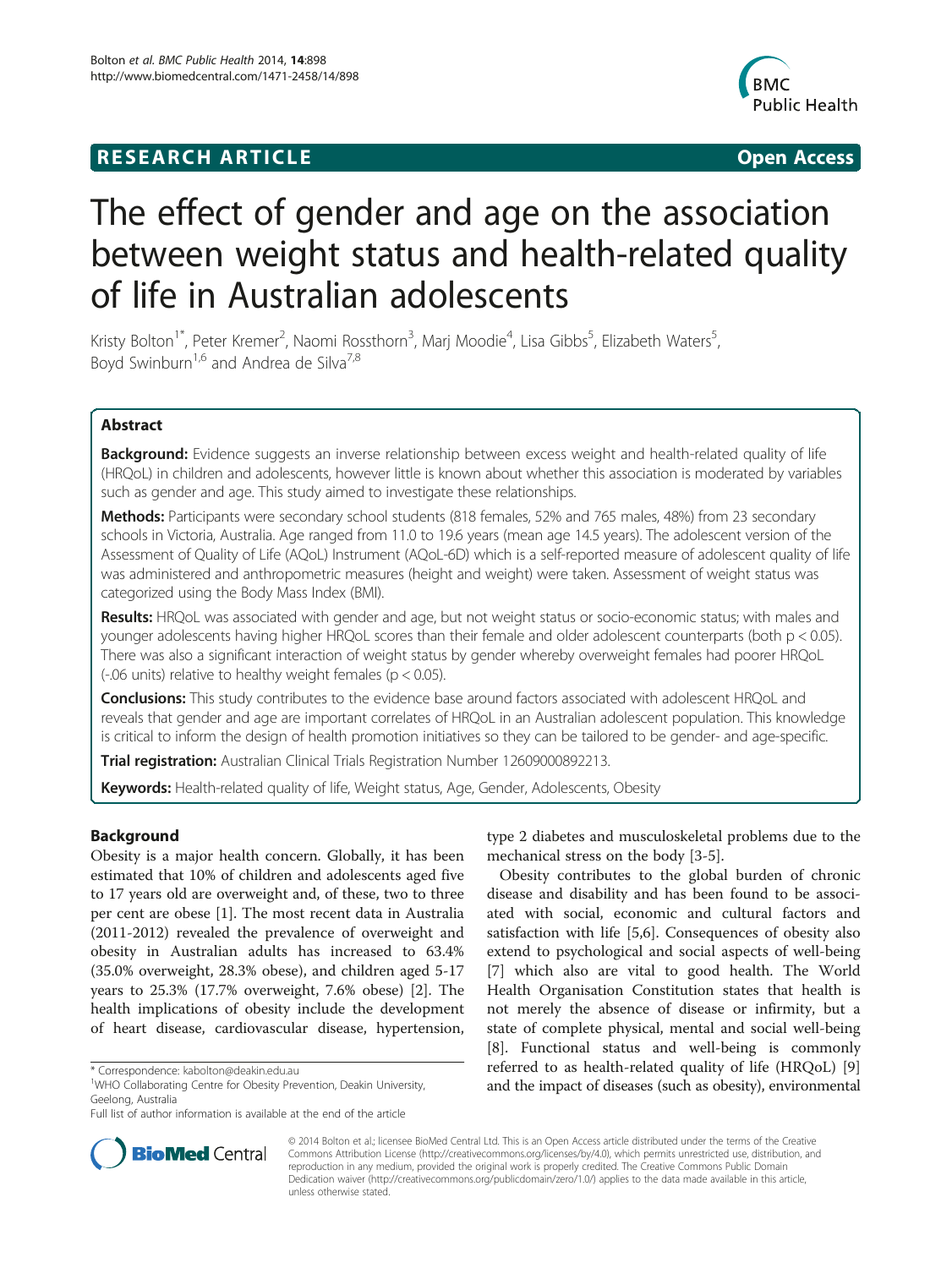and economic factors such as income and education can all influence HRQoL [[10](#page-7-0)].

HRQoL is a multidimensional measure based upon an individual's satisfaction or happiness in various life domains that affect or are affected by health [[11\]](#page-7-0). Factors such as weight status, age, gender can affect HRQoL [[7,9,12\]](#page-7-0). With regards to an individual's weight status, recent research in adult populations has suggested that obesity impacts negatively on functional health and wellbeing (HRQoL) [\[9,10\]](#page-7-0). Research has expanded to child and adolescent populations and supports the associations found in adult populations whereby poorer HRQoL was experienced by children and adolescents with excess weight [[6,13-18](#page-7-0)]. Furthermore, studies examining gender effects on HRQoL have revealed female children and adolescents to report lower HRQoL in comparison to their male counterparts [[7,11,19-21](#page-7-0)]. Studies have also revealed an association between increasing age and poorer HRQoL scores across 12 European countries [[11](#page-7-0)], greater physical and psychological well-being in children compared to adolescents [[19\]](#page-7-0) and evidence to suggest the higher the age, the lower the HRQoL scores in adolescents [\[7\]](#page-7-0).

In recent studies, many variables affecting HRQoL are beginning to be examined together. Gender influences the association of HRQoL and weight status, with females with excess weight having lower HRQoL [[7,12](#page-7-0),[21\]](#page-7-0). A relationship has also been observed between HRQoL and weight status as children and adolescents age with younger overweight adolescents reporting significantly lower HRQoL scores [\[12](#page-7-0)]. This pattern has also been observed in students with obesity whereby younger students with obesity have higher HRQoL compared to older students with obesity [\[16](#page-7-0),[22](#page-7-0)]. Subsequent studies analysing the effect of age further, suggest the association of lower HRQoL and obesity is weak and/or absent in very young children (aged 2-5 years) but appears more in school years, and steadily strengthens with age [\[18\]](#page-7-0).

Evidence suggests an association between HRQoL and weight status, however less is known regarding gender and age as moderating factors on the association between weight status and HRQoL. HRQoL and BMI may track strongly longitudinally in children growing into adolescents [[23\]](#page-7-0). This is a concern and suggests we need to understand the issues and subsequently intervene early in the life-stage to avoid the development of overweight and obesity, the potential associated chronic health conditions and poorer HRQoL. Much of the research already conducted examining the effects of weight status has largely documented the impacts on adults and children and to a lesser extent, defined adolescents as a cohort separate to children [\[6,15,17,24](#page-7-0)]. There are distinct changes occurring during the growth

between a child and adolescent; namely the physical and psychological changes accompanying the onset of puberty [\[25](#page-7-0)-[27](#page-7-0)]. Therefore it is essential to separately assess how children and adolescents perceive their own situation [[11](#page-7-0)] and examine any differences in HRQoL as they age.

The present study aims to build the evidence base by investigating 1) the association of weight status (healthy weight vs overweight and obese), gender and age (younger vs older adolescents); on self-reported HRQoL; and 2) examine whether the association of weight status on HRQoL is moderated by either age or gender among a sample of Australian adolescents.

# Methods

# Participants

Participants consisted of 1583 secondary school students recruited from 23 schools in various communities across Victoria, Australia (818 female (51.7%) and 765 male (48.3%)) [\[28](#page-7-0)]. The participants were aged from 11.0 to 19.6 years (mean age14.5,  $SD = 1.5$  years). Schools in the current study were part of a larger health promoting study and selected for involvement as previously described [[28](#page-7-0)]. Briefly, schools within intervention communities were invited to participate in the study, and subsequently comparison schools selected using stratified random sampling to match intervention school demographics such as school type, school size, level of disadvantage and location [[28](#page-7-0)]. This study utilises baseline data only, consequently intervention or comparison status of schools is irrelevant. Parents provided written consent and participants provided verbal consent prior to data collection. Approval for this study was granted by the Deakin University Human Research Ethics Committee (EC98-2008), the Department of Education and Early Childhood Development and relevant Catholic dioceses where appropriate. The project was registered with the Australian Clinical Trials (registration number 12609000892213).

# Materials and apparatus **Demographics**

A combined plain language statement and consent form were used to obtain information about age, gender, Aboriginal and/or Torres Strait Islander ethnicity, migration status and residential postcode which was used to calculate socio-economic status (SES). The 2006 Census data was used to determine the Socio-Economic Index For Areas (SEIFA) score on the index of relative socioeconomic disadvantage [\[29,30](#page-7-0)]. This area-level index is based on data collected from the 2006 Australian census of population and housing, and incorporates variables such as income, education, occupation, living conditions, access to services and wealth. A lower score on the index indicates that an area is more disadvantaged [[31\]](#page-7-0).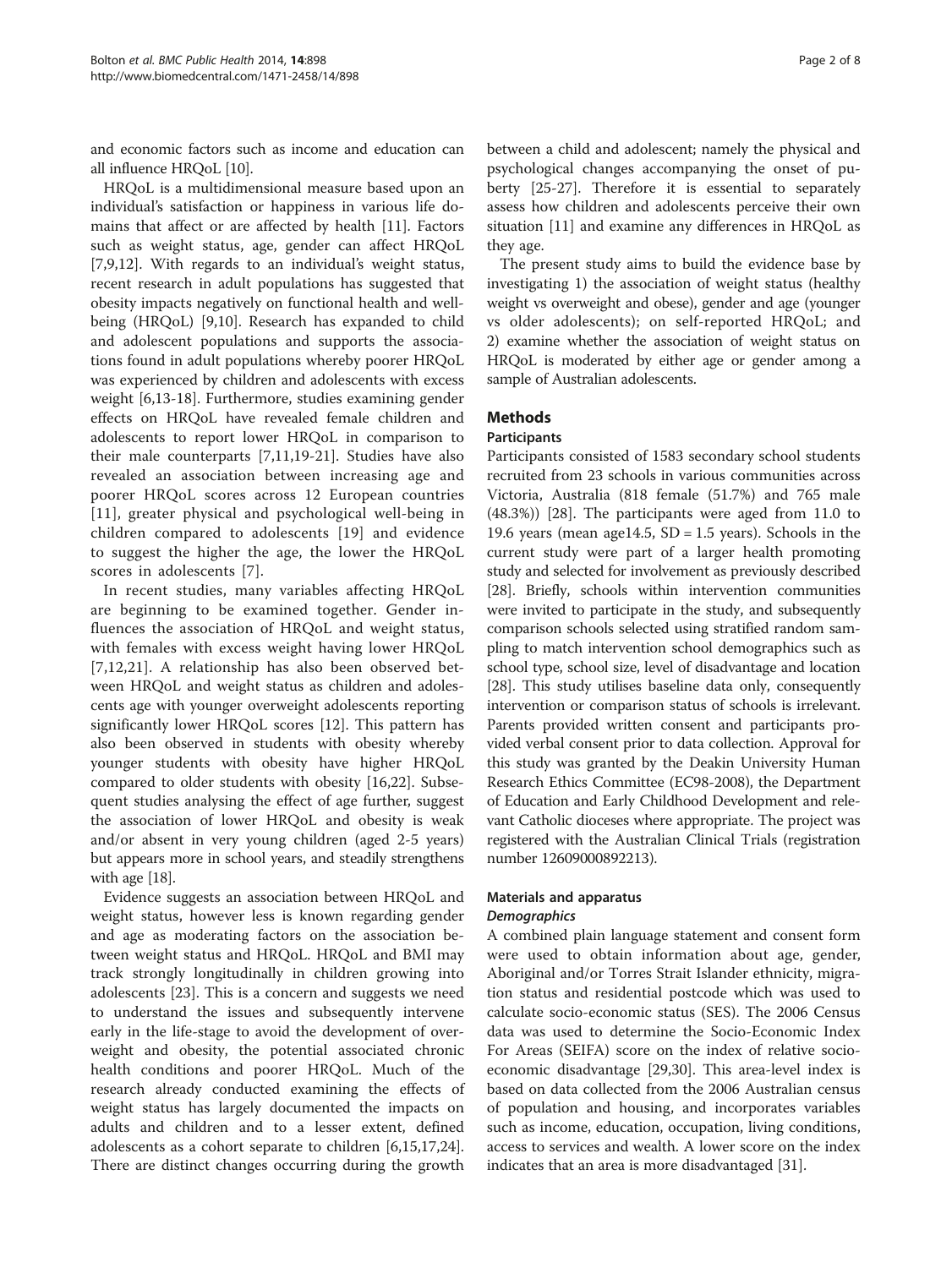# Health-related quality of life

Participants were asked to complete the adolescent version of the Assessment of Quality of Life (AQoL) AQoL-6D which measures adolescent HRQoL. Developed in Australia, the AQoL-6D adolescent survey is an adapted version of the AQoL 2 designed for and validated in adults [[32,33](#page-7-0)]; the utility weights have been recalibrated for adolescents [\[34\]](#page-7-0). The AQoL theoretical framework was based on the effects of ill health on a person's capacity to function; the health descriptions were established using the WHO's disabilities and impairments framework [\[32,35](#page-7-0)]. This self-reported instrument consists of 20 items that produce scores on six domains. Each domain is measured by three to four items pertaining to that domain; physical ability (4 items), social and family relationships (3 items), mental health (4 items), coping (3 items), pain (3 items) and vision, hearing and communication (3 items) [\[36\]](#page-7-0).

# Anthropometry

Height and weight were measured and recorded as previously defined [\[28\]](#page-7-0). Briefly, weight and height was measured by trained research staff in a private and sensitive manner behind screens. Each measurement was taken twice, and a third measurement was only taken if the first two measurements were outside defined parameters as previously reported [\[28\]](#page-7-0). Heavy clothing and shoes were removed prior to measurement. Weight was recorded to the nearest 0.1 kilogram using calibrated digital scales. Height was recorded to the nearest 0.1 centimeter, using a portable stadiometer with a movable headboard that lowered to touch the crown of the head [\[28\]](#page-7-0). BMI was calculated using weight in kilograms divided by height in metres $^2$  (kg/m $^2$ ). Standardized BMI scores were used to categorize weight status into healthy, overweight/obese categories using the World Health Organisation Growth Reference for 5- to 19 year-old children BMI cutoff values [\[37](#page-7-0)]. The thin category was excluded from the dataset due to low numbers  $(n = 4)$ .

# Data treatment and analysis

Data were double entered by research staff. Data were cleaned and analysed using Stata 10.0.

# AQoL-6D

Weighted item scores from the 20 questions were combined to form dimension scores that were added into a single multiplicative score using a scoring algorithm [[38\]](#page-7-0). This algorithm includes a specific adjustment of the overall single multiplicative score for participants who are Australian adolescents [\[34](#page-7-0)].

# Coding of variables

The age variable was dichotomized into younger adolescents (11.00 to 14.99 years) and older adolescents (≥15.00 to 19.00 years) [[25\]](#page-7-0).

Descriptive data were summarised as means with standard deviations  $(\pm SD)$ , or proportions for total population and for male and female subgroups to describe characteristics of the sample. Associations between key demographic variables were tested using Chi-square tests. Separate univariate ANOVAs were used to test for significant differences in AQoL by weight status, gender and age group. Multiple linear regression (MLR) analysis was also used to test for associations between weight status and AQoL score and effects are reported as unstandardized coefficients (B). Three MLR models were tested: model 1 tested for associations with weight status; model 2 also tested for associations with weight status but with gender, age and area-SES covariates included; model 3 included same the covariates as model 2 but also included the interaction terms of weight status by gender and weight status by age. All models were adjusted for clustering by school.  $P < 0.05$  was considered statistically significant. Note that demographics and surveys were collected from 1583 students however anthropometric measurements were taken from 944 students as indicated by the sample numbers displayed in tables. Two rounds of data collection occurred at each school. Round 1 involved collecting demographic information, survey (AQoL6-D) and anthropometric data from participating students. Due to school-related limits on student access for data collection in round 2, it was only possible to collect demographic information and survey data from these participating students. As data was collected from the same schools at both time points, the characteristics of the sample at round 1 and round 2 are similar.

# Results

Characteristics of the adolescent sample are shown in Table [1](#page-4-0). Over two-thirds of the student population were <15 years old and approximately one quarter were overweight or obese. The majority of students were born in Australia and only a small proportion were of Aboriginal and/or Torres Strait Islander origin. Over three-quarters of the students were from areas classified into the two lower SES quartiles  $(<50<sup>th</sup>$  percentile).

The mean total HRQoL for healthy weight, overweight/obese adolescents (overall and stratified by gender and age category) are displayed in Table [2](#page-4-0). Results of ANOVA revealed a significant difference in HRQoL for gender and age; males and younger adolescents had higher self-reported HRQoL than their female and older adolescent counterparts.

Results of the multiple linear regression analyses are shown in Table [3.](#page-5-0) There was no association between weight status and self-reported HRQoL (model 1), even when the gender, age and area-SES covariates were included (model 2); gender and age were associated with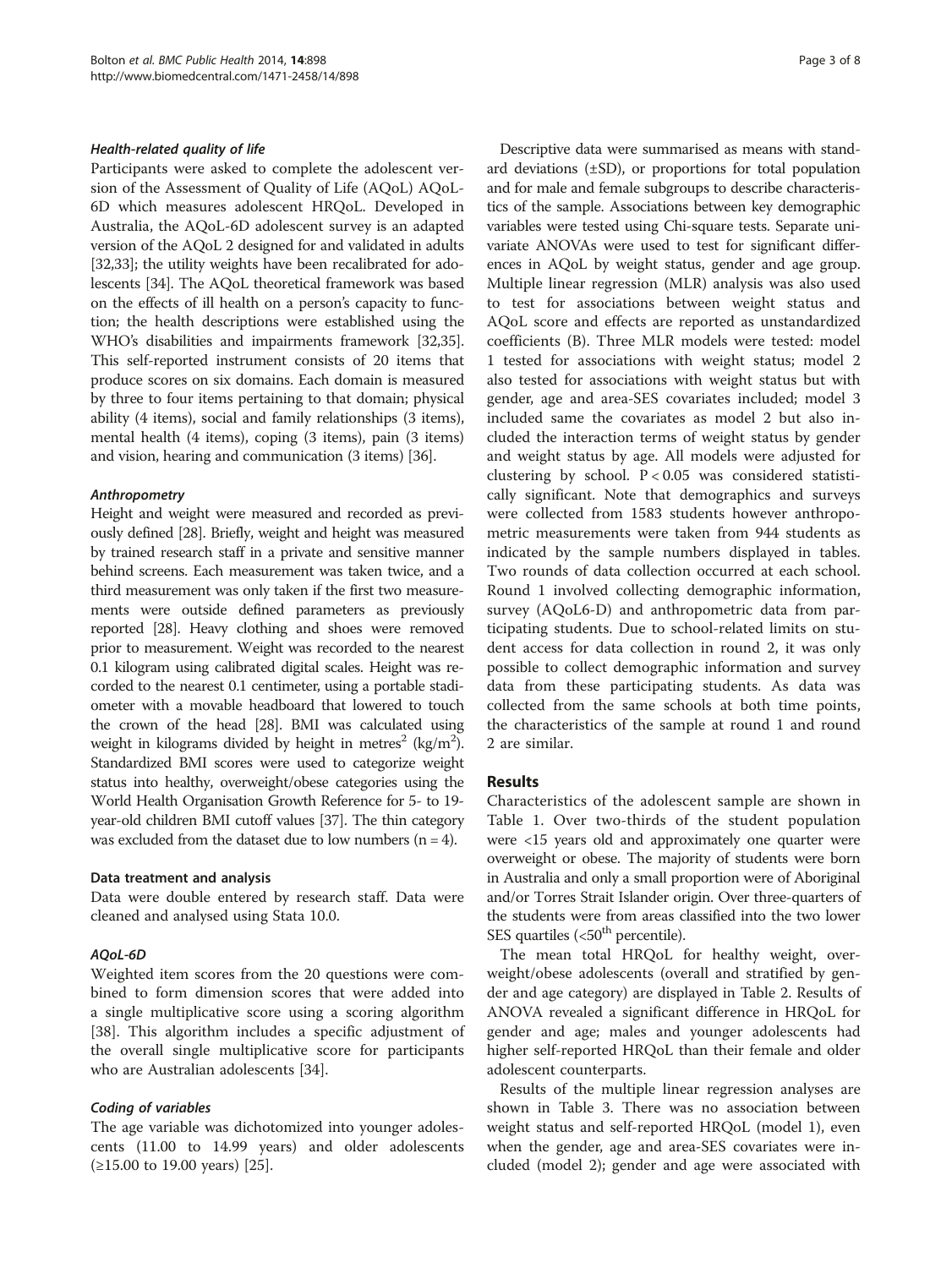<span id="page-4-0"></span>Table 1 Demographic profile of adolescent sample (n (proportion%))

|                                                            | <b>Total</b>             | Male                 | <b>Female</b><br>$n = 818$<br>(51.7%) |  |
|------------------------------------------------------------|--------------------------|----------------------|---------------------------------------|--|
|                                                            | $n = 1583$               | $n = 765$<br>(48.3%) |                                       |  |
| Age                                                        |                          |                      |                                       |  |
| Younger (<15 years)                                        | 999 (63.1%)*             | 450 (58.8%)          | 549 (67.1%)                           |  |
| Older $(≥15$ years)                                        | 548 (36.9%)              | 315 (41.2%)          | 269 (32.9%)                           |  |
| Weight status                                              |                          |                      |                                       |  |
| Healthy weight                                             | 727 (75.0%)              | 340 (73.1%)          | 387 (76.6%)                           |  |
| Overweight/obese                                           | 243 (25.0%)              | 125 (26.9%)          | 118 (17.4%)                           |  |
| Newly arrived                                              |                          |                      |                                       |  |
| Not newly arrived                                          | 1508 (95.2%)             | 729 (95.3%)          | 779 (95.2%)                           |  |
| Arrived 5-10 years ago                                     | 31 (2.0%)                | 14 (1.8%)            | $17(2.1\%)$                           |  |
| Arrived < 5 years ago                                      | 44 (2.8%)                | 22 (2.9%)            | 22 (2.7%)                             |  |
| <b>Indigenous and/or Torres</b><br>Strait Islander origin  |                          |                      |                                       |  |
| Yes                                                        | 27 (1.9%)                | 10 (1.5%)            | $17(2.4\%)$                           |  |
| No                                                         | 1384 (98.1%)             | 680 (98.5%)          | 704 (97.6%)                           |  |
| Socio-economic status <sup>^</sup>                         |                          |                      |                                       |  |
| 1 high disadvantage                                        | 638 (40.3%) <sup>§</sup> | 271 (35.4%)          | 367 (44.9%)                           |  |
| $\mathfrak{D}$                                             | 572 (36.1%)              | 281 (36.7%)          | 291 (35.6%)                           |  |
| 3                                                          | 191 (12.1%)              | 106 (13.9%)          | 85 (10.4%)                            |  |
| 4 low disadvantage<br>$\wedge$ $\sim$ $\sim$ $\sim$ $\sim$ | 182 (11.5%)              | 107 (14.0%)          | 75 (9.1%)                             |  |

^ SES has been categorized into quartiles, based on SEIFA.

 ${}^*\mathsf{p} =$  0.001 by Chi2 test in total sample;  ${}^{\mathsf{S}}\mathsf{p}$  < 0.001 by Chi2 test in total sample.

HRQoL however area-SES or weight status was not. Similarly, in model 3, which included the two interaction terms, weight status was not associated with HRQoL. Of the covariates, gender and area-SES were not associated but age was associated with HRQoL. The interaction of

Table 2 Mean (SD) AQoL score for weight status category, gender and age

| Variable                    | n    | Mean AQoL (SD) | F     | р       |
|-----------------------------|------|----------------|-------|---------|
| All                         | 1404 | 0.88(0.14)     |       |         |
| <b>Weight status</b>        |      |                |       |         |
| Healthy weight              | 710  | 0.89(0.14)     | 3.26  | 0.07    |
| Overweight/obese            | 234  | 0.87(0.14)     |       |         |
| Gender                      |      |                |       |         |
| Male                        | 682  | 0.89(0.13)     | 9.68  | 0.002   |
| Female                      | 720  | 0.87(0.15)     |       |         |
| Age                         |      |                |       |         |
| Younger (<15 years)         | 889  | 0.89(0.14)     | 13.73 | < 0.001 |
| Older $(215 \text{ years})$ | 515  | 0.86(0.14)     |       |         |

SD: standard deviation.

Note: sample size varies due to demographic and survey data being collected from all participating students, and anthropometric data from  $n = 944$ students only.

weight status by age was not associated with HRQoL but the interaction of weight status by gender was; overweight females had significantly poorer HRQoL (-.06 units) relative to healthy weight females.

# **Discussion**

The purpose of this study was to investigate the association of weight status, gender and age on self-reported HRQoL, and to examine whether the association of weight status on HRQoL is moderated by either gender or age in a sample of Australia adolescents. The findings from this study indicate that individual variables such as gender and age affect self-reported HRQoL in an Australian adolescent population. In contrast, there was no relationship between weight status and HRQoL. However when gender was added to the model examining weight status and HRQoL, a significant interaction was discerned whereby gender moderated the association between weight status and HRQoL. Specifically, the interaction indicated that relative to males, females who were overweight had significantly poorer HRQoL compared to healthy weight females.

#### Weight status and HRQoL

The lack of associations regarding weight status in this study could be due to the HRQoL assessment tool utilized - perhaps AQoL-6D is less sensitive to weight-related variations in HRQoL, and comparison of common HRQoL tools and AQoL-6D in the same population would be interesting to further investigate. Relationships between weight status and particular domains of HRQoL assessment tools have been demonstrated [\[6,18](#page-7-0)]. Not only do the six AQoL-6D domains differ to other commonly utilised HRQoL tools such as PedsQL, SF36 and KIDSCREEN52, but analysis of the AQoL-6D domains is not currently possible. This tool has currently only been weighted in an adolescent population for the overall score, not the individual domains (which are adult weighted) [[34](#page-7-0)]. However if domain analysis was possible, associations between weight status and domains could possibly be identified.

The lack of an association between weight status and HRQoL is in contrast to other studies that have suggested that overweight and obese adolescents report lower HRQoL compared to those healthy weight children and adolescents [\[9,12,13,15-18](#page-7-0),[39](#page-8-0)-[41\]](#page-8-0) and that increasing weight status negatively impacts overall paediatric HRQoL [\[9](#page-7-0)]. There are three studies which have not reported a significant association between weight status and HRQoL [[42-44\]](#page-8-0) however potential reasons why this was the case were not discussed by the authors. The systematic review by Tsiros et. al [[9\]](#page-7-0) which examined weight status and HRQoL also had the limitation of including clinical treatment seeking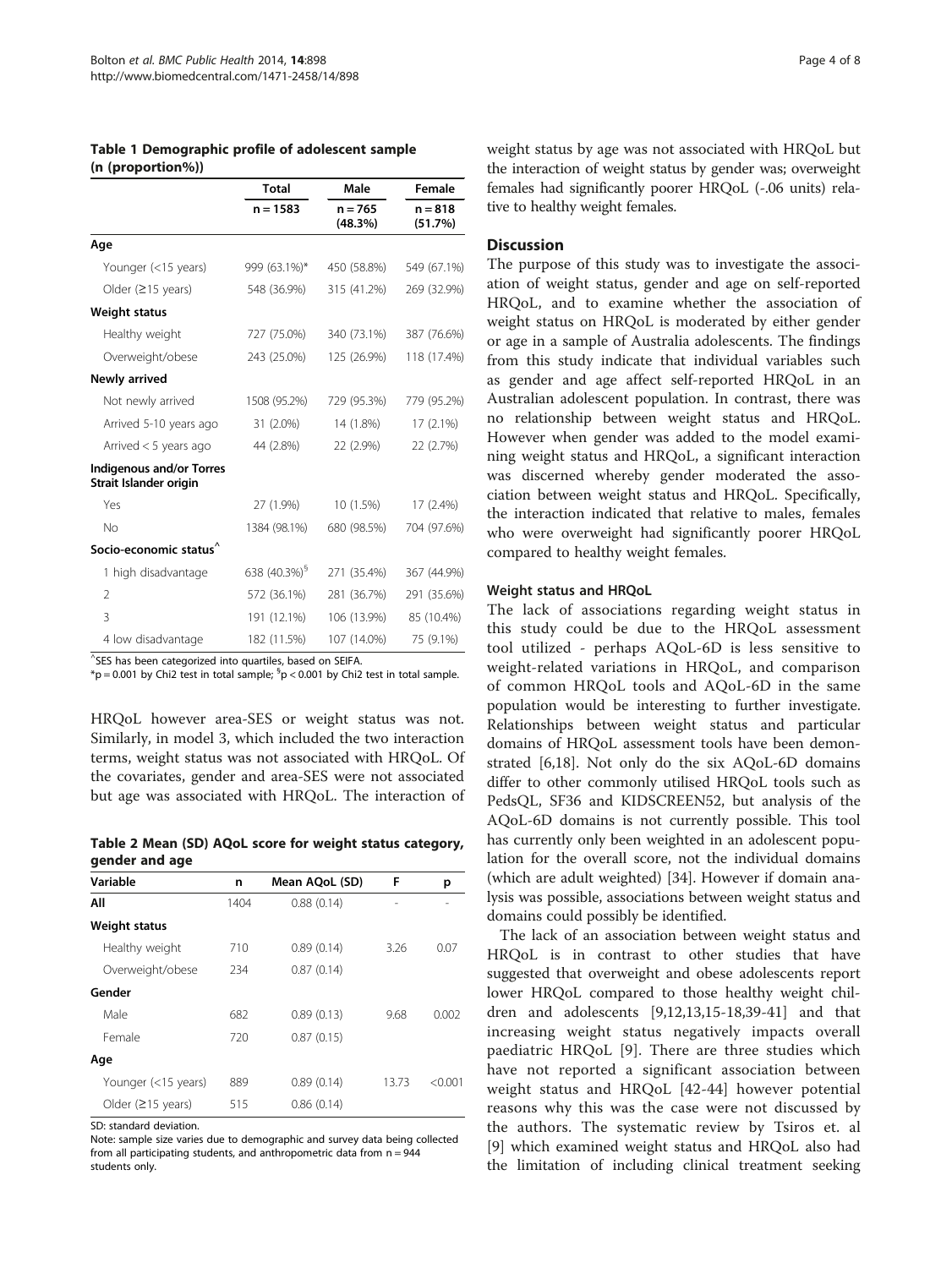<span id="page-5-0"></span>

|                                                      | Model 1<br>$n = 944$ |               | Model 2<br>$n = 889$ |                            | Model 3<br>$n = 889$ |                 |
|------------------------------------------------------|----------------------|---------------|----------------------|----------------------------|----------------------|-----------------|
| <b>Variables</b>                                     |                      |               |                      |                            |                      |                 |
|                                                      | B coef (SE)          | 95% CI        | B coef (SE)          | 95% CI                     | B coef (SE)          | 95% CI          |
| <b>Weight status</b> (ref: healthy weight)           | $-0.02(0.01)$        | $-0.05, 0.01$ | $-0.02(0.01)$        | $-0.05, 0.01$              | 0.00(0.01)           | $-0.02, 0.04$   |
| <b>Gender</b> (ref: male)                            |                      |               | $-0.03(0.01)$        | $-0.05, 0.00*$             | $-0.01(0.01)$        | $-0.04, 0.01$   |
| Age (ref: younger)                                   |                      |               | $-0.02(0.01)$        | $-0.04, 0.00$ <sup>#</sup> | $-0.02(0.01)$        | $-0.04, 0.00$   |
| <b>Socio-economic status</b> (ref: low disadvantage) |                      |               | 0.00(0.00)           | 0.00, 0.00                 | 0.00(0.00)           | 0.00, 0.00      |
| Weight status by gender (ref: healthy weight males)  |                      |               |                      |                            | $-0.06(0.03)$        | $-0.11, -0.009$ |
| Weight status by age (ref: healthy weight younger)   |                      |               |                      |                            | $-0.00$ (0.03)       | $-0.06, 0.06$   |

Regression B coefficients (unstandardized) represent differences in total AQoL score compared with reference group (ref). All models adjusted for clustering by school (n = 23). Model 2 and 3 were also adjusted for socio-economic status. \*p = 0.026, <sup>#</sup>p = 0.022, ^p = 0.046, <sup>5</sup>p = 0.045.

populations which may have resulted in an overestimation of the strength of the associations presented [[23](#page-7-0)] and lack generalisability to the population [[12](#page-7-0)]. The fact that previous studies have reported an association while we did not might reflect a number of methodological differences; specifically the different HRQoL assessment tools utilised (e.g. self-report and parent-report); different sample sizes and characteristics (e.g. small sample sizes, clinical treatment seeking populations); and the methodology surrounding anthropometric measurements (e.g. self-reported, parent-reported measurements).

Environmental, economic and cultural factors can substantially affect well-being [[10](#page-7-0),[11](#page-7-0)] and could also be an explanation to the lack of significant association between weight status and HRQoL in the current study. For example, a meaningful negative association between excess weight and HRQoL was unable to be demonstrated in a population of Fijian students possibly due to socioeconomic and socio-cultural factors [[22\]](#page-7-0). The current sample population in this study was socio-economically disadvantaged, included some large rural and regional areas, and some communities we culturally and linguistically diverse – all potential influencing factors which might explain a lack of an association and require further investigation. Additionally, it could be speculated that perhaps these communities have different social norms, or perhaps community efforts to support and not stigmatise overweight and obesity have been effective hence no meaningful association between excess weight and HRQoL. However, despite the cultural differences between Fiji and Australia, it is intriguing that the findings regarding a lack of association between weight status and HRQoL in Fiji are supportive and strengthen the current study findings in this adolescent population in Australia. Given that the association between excess weight and HRQoL became significant once gender was added into the model, perhaps there is some other unknown factor complicating this relationship yet to be determined.

# Gender and HRQoL

This study revealed significant differences in HRQoL for male and female adolescents, with females reporting lower HRQoL. Various reasons have been proposed to explain this association in the literature and include the notion that puberty is physically more extreme for females (e.g. menstruation), females have varied coping mechanisms (coping patterns are inwards for females, outwards for males), puberty hormones, social demands which can be difficult to achieve, the influence of traditional female stereotypes, confronting beauty ideals [[19\]](#page-7-0), and greater body image concerns [[21](#page-7-0)]. Bonsergent et.al (2012) proposes that girls may be more attuned and aware of their bodies compared to males; and seek to be thin and fit due to the ideal body shape demonstrated in television, advertising, magazines and social stigmas attached to obesity [[7\]](#page-7-0). Many studies support the finding of lower HRQoL for females [\[7,11,19](#page-7-0)-[21\]](#page-7-0).

# Age and HRQoL

Older adolescents in this study reported lower levels of HRQoL than younger adolescents. Differences in HRQoL as children and adolescents age could be resultant from the physical and social transition experienced as they grow and age; particularly if combined with transitioning to new schools [\[19\]](#page-7-0). Adolescents undergo a process of individuation and autonomy that is very important to them [[19](#page-7-0)]. Adolescents begin to develop their own values and cultural norms; and are being challenged with new developmental tasks, and a vast number of new experiences including being socially accepted as peers become more important than adults [[19](#page-7-0)]. Bonsergent et. al (2012) found decreasing HRQoL with increasing age [[7\]](#page-7-0) which was further supported by a European multi-country study which demonstrated better HRQoL values in children compared to adolescents [[11](#page-7-0)].

Whilst there was no significant overall association for weight status on HRQoL (model 2); when the weight status-HRQoL association was modelled in conjunction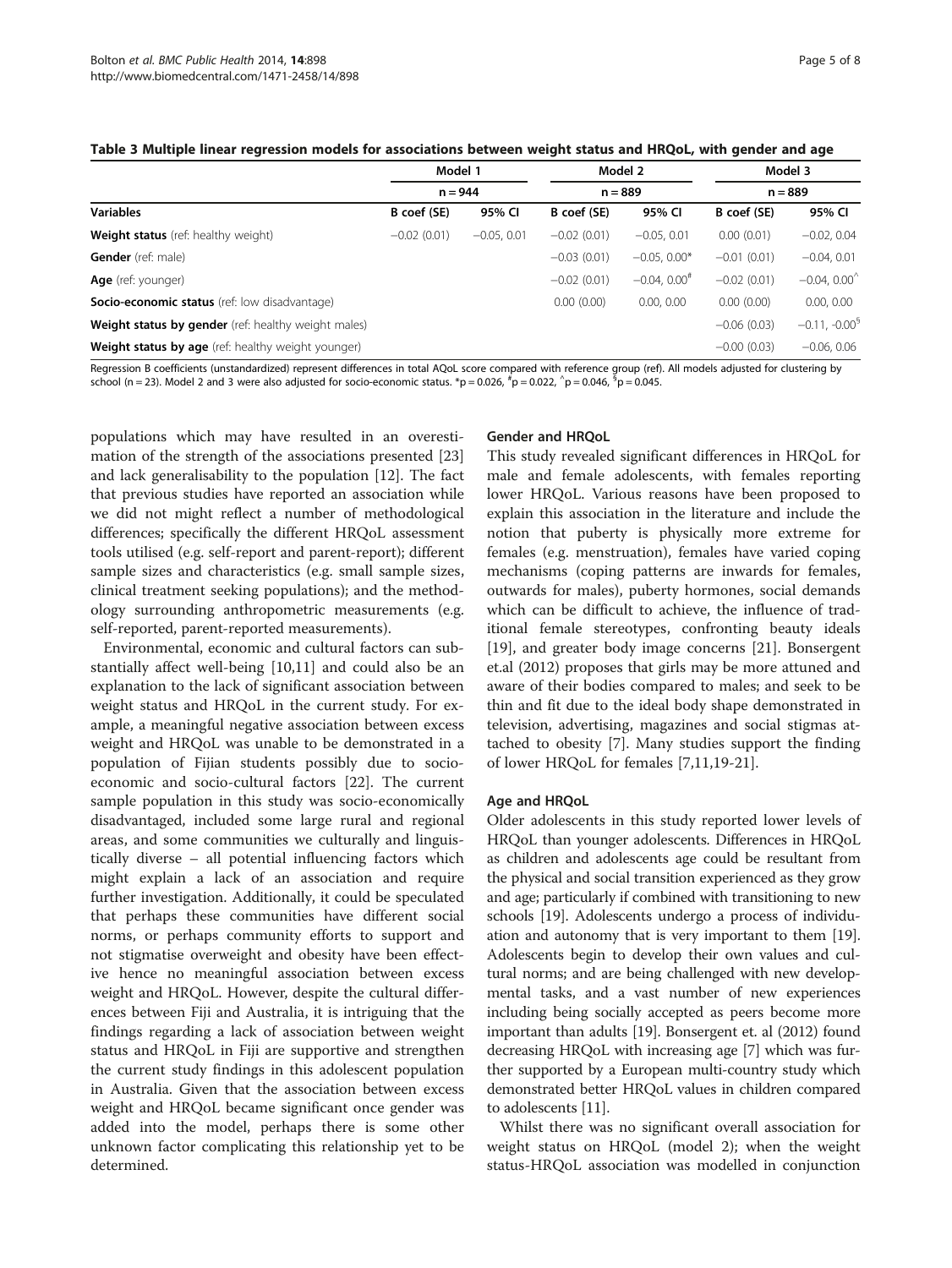with gender (model 3), a more complex association was found which suggests that gender is an important moderating factor and strengthens the relationship between weight status and HRQoL. The association for gender found in model 2 was not significant when the combination term was included (model 3). Together this complex set of findings suggests that the association of weight status on HRQoL is particularly salient for adolescent females but of little impact to males. Other studies that have reported similar findings regarding gender [[7,12,21\]](#page-7-0). Keating (2011) reported that whilst both sexes experience significant decreases in HRQoL associated with obesity, the effect was doubled in magnitude for females [\[39](#page-8-0)]. This association can possibly be explained by the different hormones female experience during puberty, their inward coping mechanisms, social demands and influences of traditional female stereotypes, beauty ideals [[19\]](#page-7-0) and body image concerns [\[21](#page-7-0)].

With regards to the association between weight status and HRQoL in conjunction with age we found that age did not moderate this relationship. This could possibly be due to differing tools to assess HRQoL; and differing sample populations (i.e. treatment seeking populations which limits generalisability to the population). However, previous research has indicated that age play an important role in moderating the association between weight status and HRQoL [\[9,12,18\]](#page-7-0). It has been suggested that early adolescence (<14 years) is a particularly vulnerable period for decreases in HRQoL in overweight/obese adolescents potentially due to emotional development and awareness of social exclusion [[9\]](#page-7-0).

# Limitations and future directions

This study adds value to population data and trends for adolescent health in Australia where little is known regarding the associations of different factors on adolescent self-reported HRQoL. A particular strength of the study is the large sample size of adolescent females and males which were not treatment seeking individuals, but sampled from the general population. It employed a widely used, psychometrically tested and validated Australian based psychometric instrument to measure self-reported HRQoL which has been specifically calibrated and validated in adolescents [[34,](#page-7-0)[39\]](#page-8-0). This research focus on an adolescent population further adds to the development of Australian population norms and health research into effects of obesity.

Whilst this study extends current Australian health research into obesity and HRQoL focusing specifically on the developmental phase of adolescence, we acknowledge several study limitations. Whilst the methodology limits the generalisability to other Australian studies that have investigated children [\[17,24](#page-7-0)] given the different tools utilised to collect HRQoL, the study findings still

highlight the importance of investigating these moderating factors further. The self-reported and cross-sectional nature of the data is also a limitation. Future research could include exploring potential associations between HRQoL and subgroups of excess weight (i.e. analysing overweight and obese categories separately) and indepth examination of family and socio-economic patterns to determine any influences on HRQoL and weight status such as household finances, familial eating patterns, lifestyle behaviors and relationships. Longitudinal studies would be particularly beneficial to track HRQoL changes over time. Several of the authors on this study have previously demonstrated the effect of ethnicity on child overweight and obesity over and above socioeconomic status [[45](#page-8-0)]. Exploration of ethnic diversity and body image to better understand HRQoL in a cultural context would continue to add to diversity and population norms.

# Conclusion

The present investigation found that females had lower HRQoL compared to males, and lower HRQoL was reported for older compared to younger adolescents. Additionally, in this adolescent population, gender acted as a significant moderator on weight status and HRQoL, subsequently overweight females had poorer HRQoL compared to healthy weight females. More understanding of these associations from longitudinal studies would shed light on the temporal nature of these types of associations, their causal pathways and specific mechanisms. [\[18](#page-7-0)] Information from this study will help inform the design of health promotion initiatives so they can be tailored to be gender- and age-specific. Further research into adolescent HRQoL and weight status is beneficial in developing targeted health promotion programs that incorporate evidence-based interventions for adolescents who are in the critical stage of establishing poor lifestyle behaviours and are at risk of developing obesity. Promoting a normal body weight has the potential to improve health and well-being in the young, and affect the risk of disease later in life [[18](#page-7-0)].

#### Abbreviations

AQoL: Assessment of quality of life; HRQoL: Health-related quality of life; QoL: Quality of life; SEIFA: Socio-economic indexes for areas; SES: Socio-economic status; PedsQL: Pediatric Quality of Life Inventory.

#### Competing interests

The authors declare that they have no competing interests.

#### Authors' contributions

AdS conceptualized the study. KB and NR carried out the primary writing of the manuscript. KB and PK performed the analyses and interpretation of data. KB and AdS oversaw all data collection and management. All co-authors had critical input, and have read and approved the final manuscript.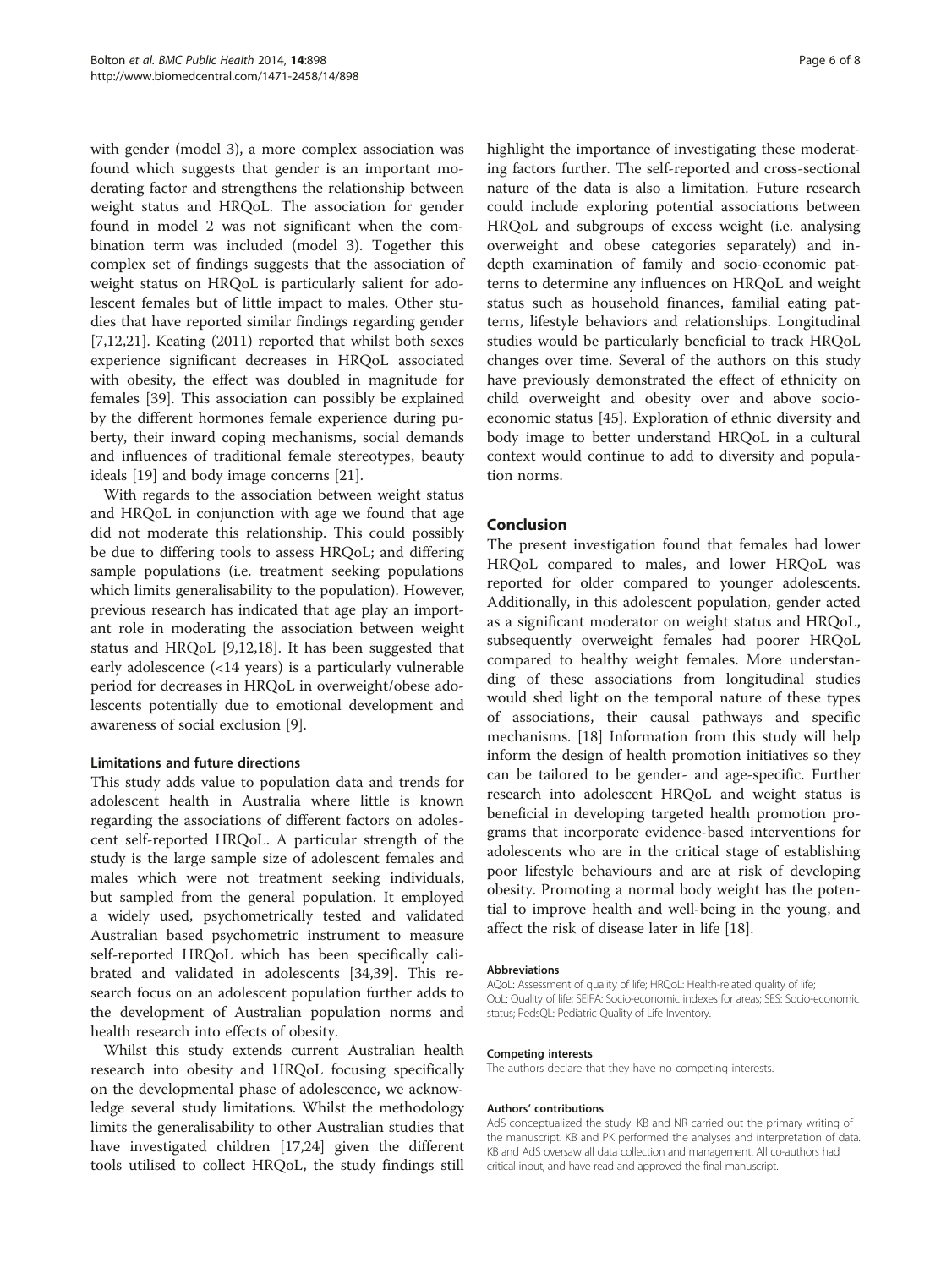#### <span id="page-7-0"></span>Acknowledgements

We acknowledge the assistance of research assistants involved in collecting data in the field, particularly Lily Meloni, Monica Virgo-Milton and Elyse Snowdon. We acknowledge the assistance and support of the project officers from each of the five school-based 'Go for your life' Health Promoting Communities: Being Active and Eating Well (HPC:BAEW) projects. The HPC:BAEW projects and their evaluation were funded by the Department of Health and Department of Planning and Community Development, State Government of Victoria (note the views in this paper do not necessarily represent those of the Department of Health). Data collection was supported by the Department of Education and Early Childhood Development, particularly the Education Policy and Research Division in the Office for Policy, Research and Innovation and Early Childhood Research Coordinating Committee in the Office for Planning, Strategy and Coordination. At the time of the study, AdS, MM and LG were partly funded by an NHMRC capacity building grant, and AdS, EW and LG were partly funded by the Jack Brockhoff Foundation. MM was funded through a NHMRC Centre for Research Excellence grant (#1041020).

#### Author details

<sup>1</sup>WHO Collaborating Centre for Obesity Prevention, Deakin University, Geelong, Australia. <sup>2</sup>School of Exercise and Nutrition Sciences, Deakin University, Geelong, Australia. <sup>3</sup>School of Psychology, Deakin University, Geelong, Australia. <sup>4</sup>Deakin Health Economics, Deakin University, Burwood, Australia. <sup>5</sup>Jack Brockhoff Child Health and Wellbeing Program, Melbourne School of Population and Global Health, The University of Melbourne, Carlton, Australia. <sup>6</sup>School of Population Health, University of Auckland, Auckland, New Zealand. <sup>7</sup> Dental Health Services Victoria, Carlton, Australia.<br><sup>8</sup>Melhourne Dental School. The University of Melhourne, Carlton, Australia. <sup>8</sup>Melbourne Dental School, The University of Melbourne, Carlton, Australia.

#### Received: 1 April 2014 Accepted: 21 August 2014 Published: 1 September 2014

#### References

- 1. Lobstein T, Baur L, Uauy R: Obesity in children and young people: a crisis in public health. Obes Rev 2004, 5(Suppl 1):4–104.
- 2. Australian Bureau of Statistics: Australian Health Survey: First Results, 2011-12 report 2011. Catalogue number 4364.055.001. Canberra: Australian Bureau of Statistics: 2011.
- Seidell JC: The epidemiology of obesity: a global perspective. In Obesity prevention and public health. Edited by Crawford D, Jeffery RW. Oxford: Oxford University Press; 2005:3–19.
- 4. Visscher TL, Seidell JC: The public health impact of obesity. Annu Rev Public Health 2001, 22:355–375.
- 5. Crawford D, Jeffery RW: Obesity prevention and public health. London: Oxford University Press; 2005.
- Shoup JA, Gattshall M, Dandamudi P, Estabrooks P: Physical activity, quality of life and weight status in overweight children. Qual Life Res 2008, 17:407–412.
- 7. Bonsergent E, Benie-Bi J, Baumann C, Agrinier N, Tessier S, Thilly N, Briancon S: Effect of gender on the association between weight status and healthrelated quality of life in adolescents. BMC Public Health 2012, 12:997.
- 8. Constitution of the World Health Organisation: Constitution of the World Health Organisation. [http://www.who.int/governance/eb/constitution/en/.](http://www.who.int/governance/eb/constitution/en/)
- 9. Tsiros MD, Olds T, Buckley JD, Grimshaw P, Brennan L, Walkley J, Hills AP, Howe PR, Coates AM: Health-related quality of life in obese children and adolescents. Int J Obes 2009, 33(4):387–400.
- 10. Fontaine KR, Barofsky I: Obesity and health-related quality of life. Obes Rev 2001, 2(3):173–182.
- 11. Michel G, Bisegger C, Fuhr DC, Abel T: Age and gender differences in health-related quality of life of children and adolescents in Europe: a multilevel analysis. Qual Life Res 2009, 18(9):1147–1157.
- 12. Keating CL, Moodie ML, Swinburn BA: The health-related quality of life of overweight and obese adolescents–a study measuring body mass index and adolescent-reported perceptions. Int J Pediatr Obes 2011, 6(5–6):434–441.
- 13. Ul-Haq Z, Mackay DF, Fenwick E, Pell JP: Meta-analysis of the association between body mass index and health-related quality of life among children and adolescents, assessed using the pediatric quality of life inventory index. J Pediatr 2013, 162(2):280–286. e281.
- 14. Kihm HS: Child weight status and young adult quality of life: is there a reason for concern? Fam Cons Sci Res 2008, 37:6–15.
- 15. Schwimmer JB, Burwinkle TM, Varni JW: Health-related quality of life of severely obese children and adolescents. J Amer Med Assoc 2003, 289(14):1813–1815.
- 16. Wake M, Canterford L, Patton GC, Hesketh K, Hardy P, Williams J, Waters E, Carlin JB: Comorbidities of overweight/obesity experienced in adolescence: longitudinal study. Arch Dis Child 2010, 95(3):162–168.
- 17. Williams J, Wake M, Hesketh K, Maher E, Waters E: Health-related quality of life of overweight and obese children. JAMA 2005, 293(1):70–76.
- 18. Wake M, Clifford SA, Patton GC, Waters E, Williams J, Canterford L, Carlin JB: Morbidity patterns among the underweight, overweight and obese between 2 and 18 years: population-based cross-sectional analyses. Int J Obes 2013, 37(1):86–93.
- 19. Bisegger C, Cloetta B, Von Rueden U, Abel T, Ravens-Sieberer U: Health-related quality of life: gender differences in childhood and adolescence. Soz Praventivmed 2005, 50(5):281–291.
- 20. Wille N, Bullinger M, Holl R, Hoffmeister U, Mann R, Goldapp C, Reinehr T, Westenhofer J, Egmond-Froehlich A, Ravens-Sieberer U: Health-related quality of life in overweight and obese youths: results of a multicenter study. Health Qual Life Outcomes 2010, 8:36.
- 21. Kunkel N, Oliveira WF, Peres MA: Overweight and health-related quality of life in adolescents of Florianopolis, Southern Brazil. Rev Saude Publica 2009, 43(2):226–235.
- 22. Petersen S, Moodie M, Mavoa H, Waqa G, Goundar R, Swinburn B: Relationship between overweight and health-related quality of life in secondary school children in Fiji: results from a cross-sectional population-based study. Int J Obes 2013.
- 23. Williams JW, Canterford L, Hesketh KD, Hardy P, Waters EB, Patton GC, Wake M: Changes in body mass index and health related quality of life from childhood to adolescence. Int J Pediatr Obes 2011, 6(2-2):e442-e448.
- 24. McCabe MP, Ricciardelli LA, Holt K: A longitudinal study to explain strategies to change weight and muscles among normal weight and overweight children. Appetite 2005, 45:225–234.
- 25. Berk LE: Child Development. 6th edition. Boston: Allyn and Bacon; 2003.
- 26. Meulener LB, Lee AH, Binns CW, Lower A: Quality of life for adolescents: assessing measurement properties using structural equation modelling. Qual Life Res 2003, 12:283–290.
- 27. Tsiros MD, Sinn N, Coates AM, Howe PR, Buckley JD: Treatment of adolescent overweight and obesity. Eur J Pediatr 2008, 167:9-16.
- De Silva-Sanigorski AM, Bolton K, Haby M, Kremer P, Gibbs L, Waters E, Swinburn B: Scaling up community-based obesity prevention in Australia: background and evaluation design of the health promoting communities: being active eating well initiative. BMC Public Health 2010, 10:65.
- 29. Pink B: Information Paper. An Introduction to Socio-Economic Indexes for Areas (SEIFA). Catalogue number 2039.0. Canberra: Australian Bureau of Statistics: 2008.
- 30. Pink B: Socio-Economic Indexes for Areas (SEIFA) Technical Paper 2006. Catalogue number 2039.0.55.001. Canberra: Australian Bureau of Statistics: 2008
- 31. Australian Bureau of Statistics: Socio-Economic Indexes for Areas (SEIFA) Australia - Data Only, 2006. Canberra: Australian Bureau of Statistics; 2006.
- 32. Richardson J, Atherton Day N, Peacock S, lezzi A: Measurement of the quality of life for economic evaluation and the assessment of quality of life (AQoL) Mark 2 instrument. Aust Econ Rev 2004, 37:62–88.
- 33. Allen J, Inder KJ, Lewin TJ, Attia JR, Kelly BJ: Construct validity of the assessment of quality of life - 6D (AQoL-6D) in community samples. Health Qual Life Outcomes 2013, 11:61.
- 34. Moodie M, Richardson J, Rankin B, Iezzi A, Sinha K: Predicting time tradeoff health state valuations of adolescents in four Pacific countries using the assessment of quality-of-life (AQoL-6D) instrument. Value Health 2010, 13(8):1014–1027.
- 35. Hawthorne G, Osborne R: Population norms and meaningful differences for the assessment of quality of life (AQoL) measure. Aust NZ J Publ Heal 2005, 29:136–142.
- 36. AQoL-6D. [http://www.aqol.com.au/aqolquestionnaires/56.html.](http://www.aqol.com.au/aqolquestionnaires/56.html)
- 37. De Onis M, Onyango AW, Borghi E, Siyam A, Nishida C, Siekmann J: Development of a WHO growth reference for school-aged children and adolescents. Bull World Health Organ 2007, 85(9):660–667.
- 38. AQoL-6D utility algorithms. [http://www.aqol.com.au/index.php/](http://www.aqol.com.au/index.php/scoring-algorithm) [scoring-algorithm.](http://www.aqol.com.au/index.php/scoring-algorithm)